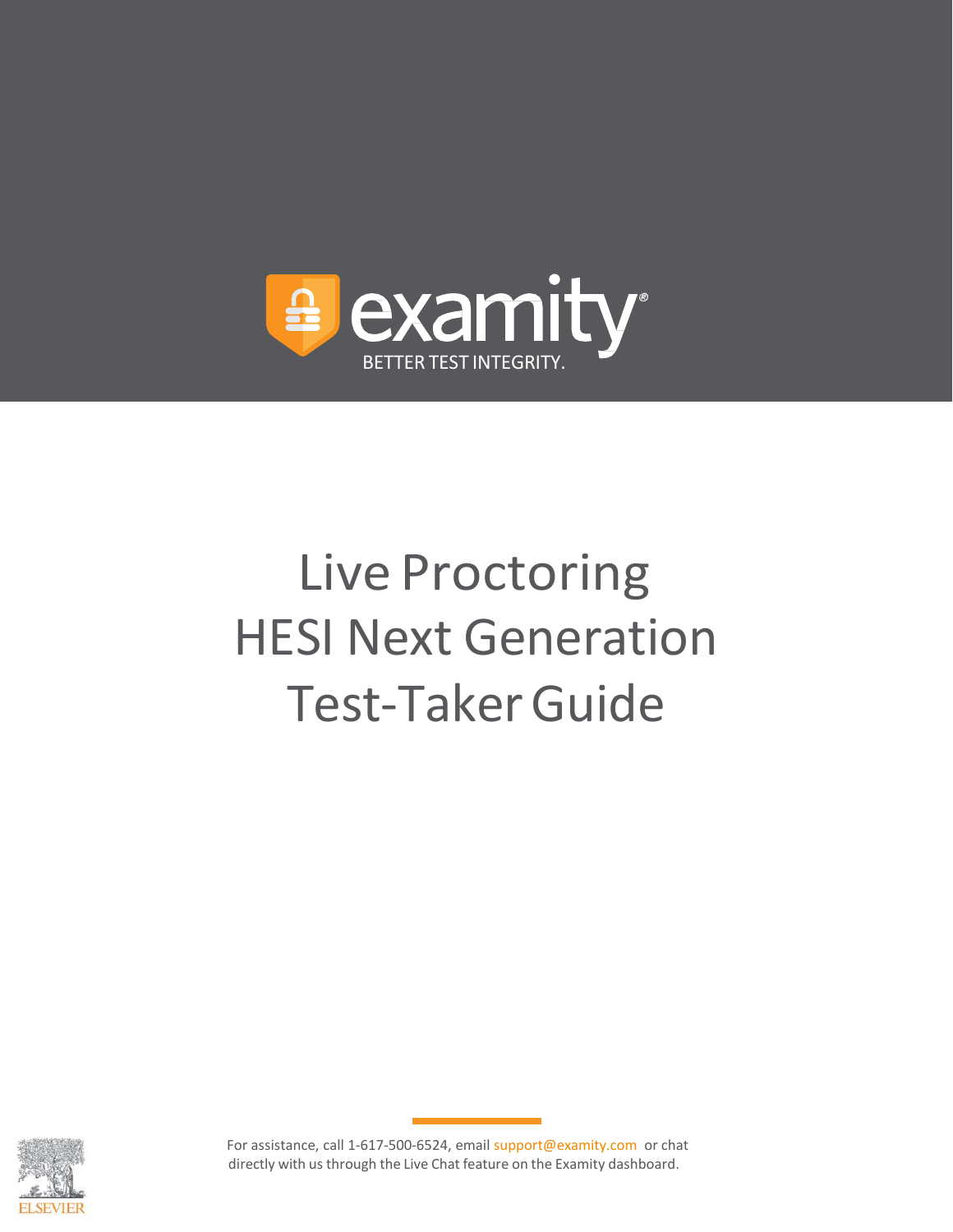

# Table of Contents

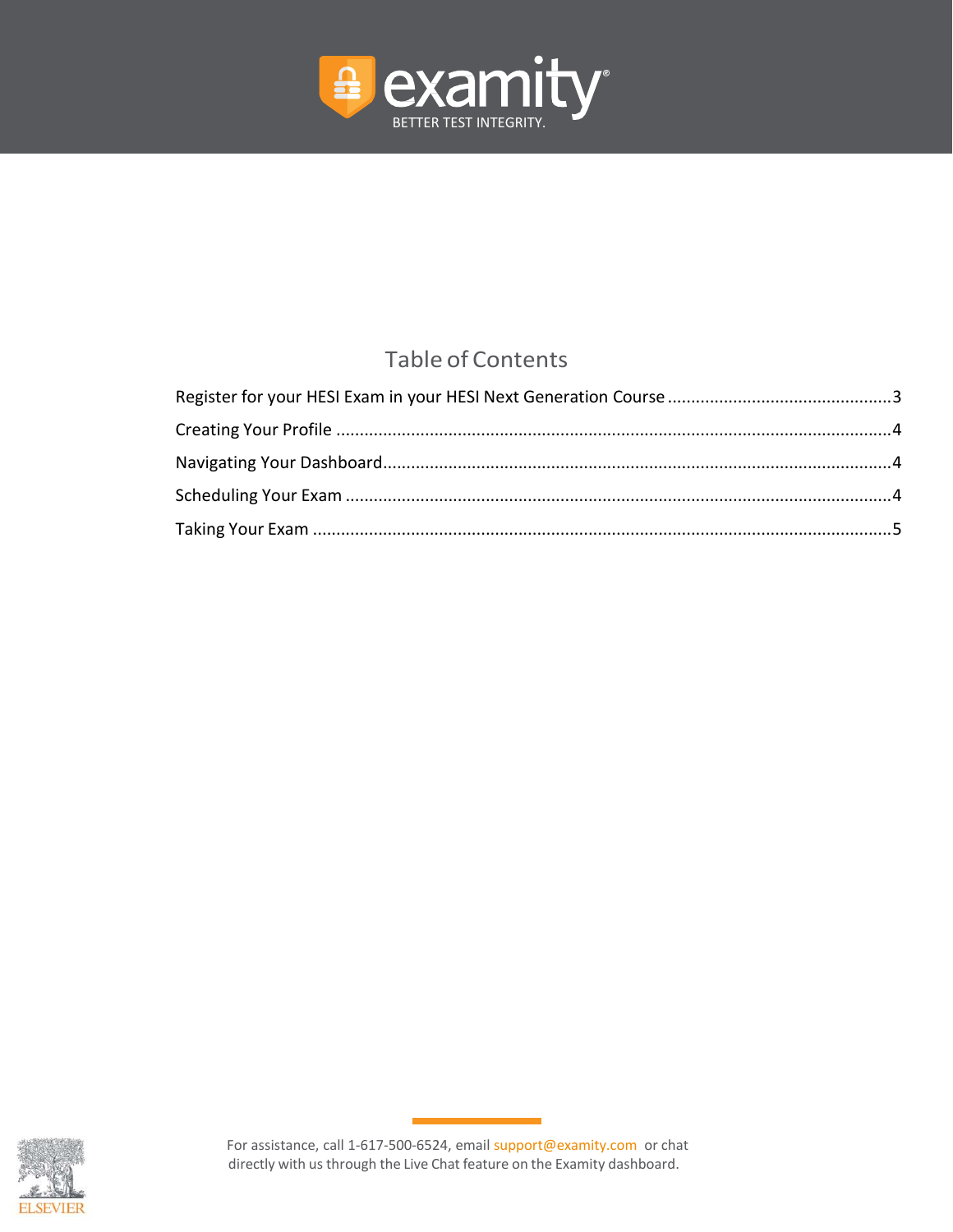

# <span id="page-2-0"></span>Register for your HESI Exam in your HESI Next Generation Course

- 1. To register for your HESI Exam, start by logging into your Evolve account at evolve.elsevier.com.
- 2. Your instructor will provide a course ID to register into your HESI Next Generation Course. Enter the course ID on the Catalog page in Evolve.



3. Click into your HESI NG course on the My Evolve page.



4. On the Home page, locate the exam you will be taking and click the Register and go to Examity button. This will register you to take the exam and take you to Examity to log in and schedule your exam.

Fall 2022 - Accelerated - 1st attempt Cohort: May-2022 Cohort BSN Traditional Q-01022 NG 7/29/2021 12:00 pm-1:30 pm

Register and go to Examity

# **Accessing Examity**

You should have received an email from Examity with your username and temporary password. To begin, simply click the link provided.

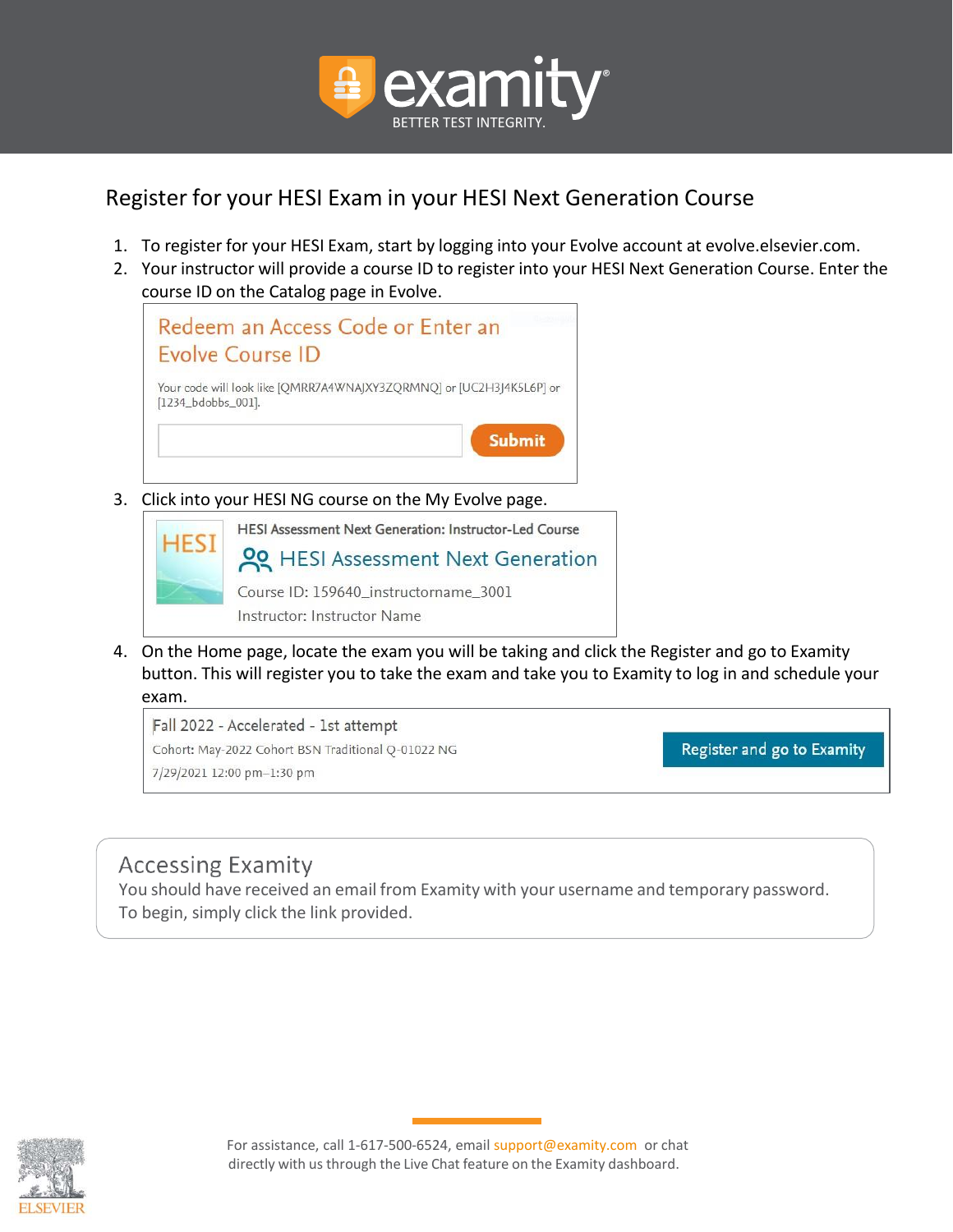

### **Technical Requirements**

Before your exam, please confirm you meet Examity's technical requirements.

- Browser: Google Chrome, please disable your pop-up blocker.
- Equipment:
	- Desktop, laptop, or Chromebook (tablets are not supported)
	- Built-in or external webcam
	- Built-in or external microphone
	- Built-in or external speakers
- Internet: An upload and download speed of 2Mbps.

#### <span id="page-3-0"></span>Creating Your Profile

The first time you attempt to access Examity, you will be prompted to create your profile. Profile creation is a very quick process.

**1** Provide key contact information for your profile.

|                                                       | First Name        |                              | Last Name                                                       |                                |
|-------------------------------------------------------|-------------------|------------------------------|-----------------------------------------------------------------|--------------------------------|
| Add your information                                  |                   |                              |                                                                 |                                |
| Upload your Photo ID<br>(2)                           | <b>Theodor</b>    |                              | Geisel                                                          |                                |
|                                                       | Email Address     |                              |                                                                 |                                |
| <b>Create challenge questions</b><br>$\left(3\right)$ |                   | acorindia@examity.com        |                                                                 | TIP:                           |
| Submit your digital signature<br>$\left( 4 \right)$   |                   | Phone Number                 |                                                                 |                                |
|                                                       | $+ 555$           | 555-5555                     |                                                                 | Confirm that your time zone    |
|                                                       |                   | (ex:91-(202)-000-0000)       |                                                                 | reflects the location in which |
| Not sure what to do?                                  |                   | we need to contact you.      | Please provide us with the best number to reach you at, should  |                                |
| Our support team is available 24/7, 365               | Time Zone         |                              |                                                                 | you will be testing.           |
| days a year.                                          | Set Automatically |                              |                                                                 |                                |
| Live Chat<br><b>L. 1-855-EXAMITY</b>                  |                   |                              | 1:28 PM Eastern Standard Time 12/30/2019                        |                                |
| support@examity.com                                   | America           |                              |                                                                 |                                |
|                                                       |                   | <b>Eastern Standard Time</b> |                                                                 |                                |
|                                                       |                   |                              | This will allow our schedule to reflect exam slots in your time |                                |

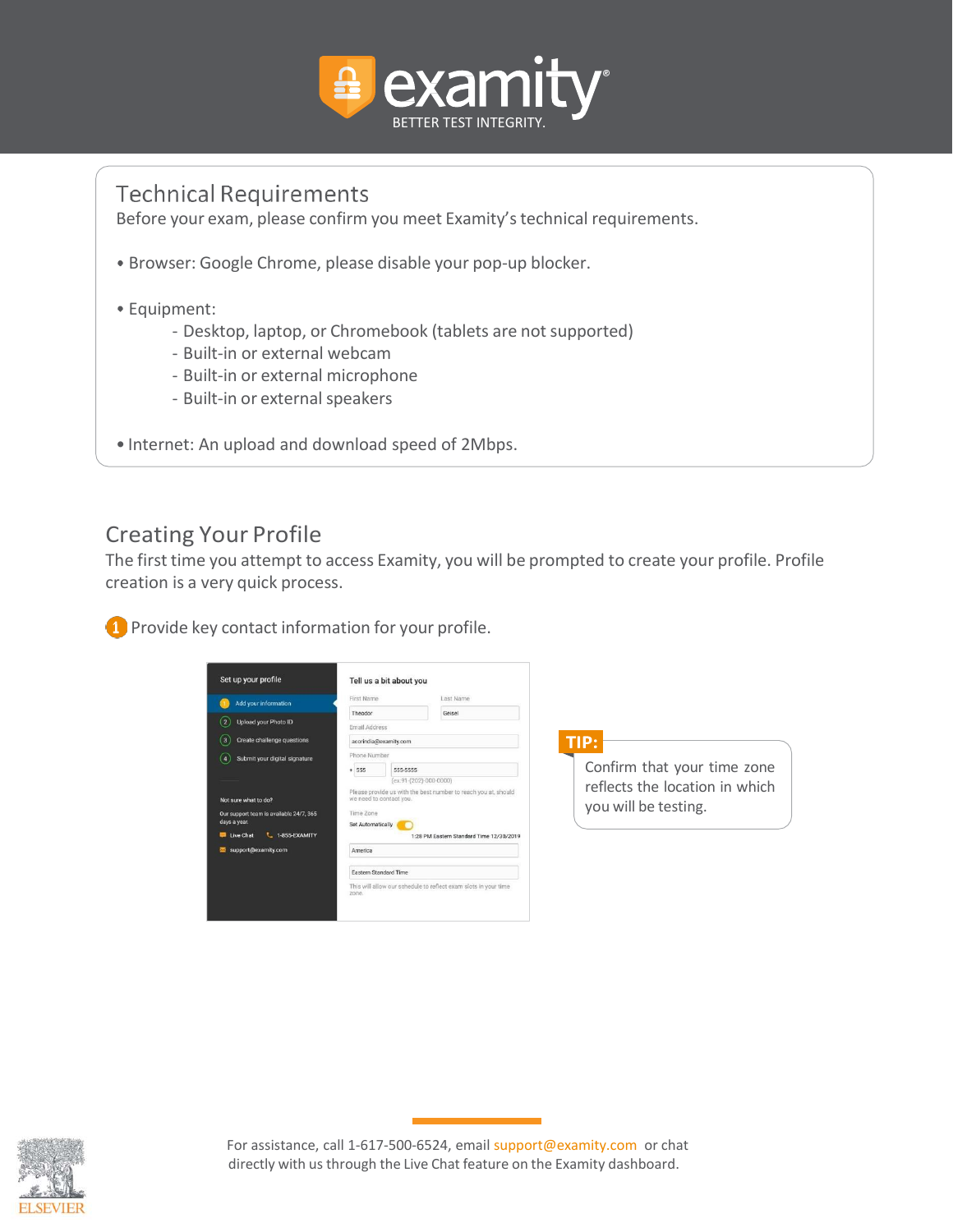

2 Upload a picture of your ID. Please note, for verification purposes, you will need to bring this ID with you every time you take a test.



**3** Select and answer three challenge questions.

| Set up your profile                                     | <b>Challenge Questions</b>                               |
|---------------------------------------------------------|----------------------------------------------------------|
|                                                         | Security Question 1                                      |
| Add your information                                    | What is the middle name of your oldest child?            |
| Upload your Photo ID                                    | Answer                                                   |
| <b>Create challenge questions</b>                       | Security Question 2                                      |
| Submit your digital signature                           | What was your childhood nickname?<br>$\checkmark$        |
|                                                         | Answer                                                   |
| Not sure what to do?                                    | Security Question 3                                      |
| Our support team is available 24/7, 365<br>days a year. | In what city did you meet your spouse/significant other? |
| Live Chat<br>u<br>1-855-EXAMITY                         | Answer                                                   |
| support@examity.com                                     |                                                          |
|                                                         |                                                          |
|                                                         | Save Changes                                             |

#### 4 Submit your digital signature.



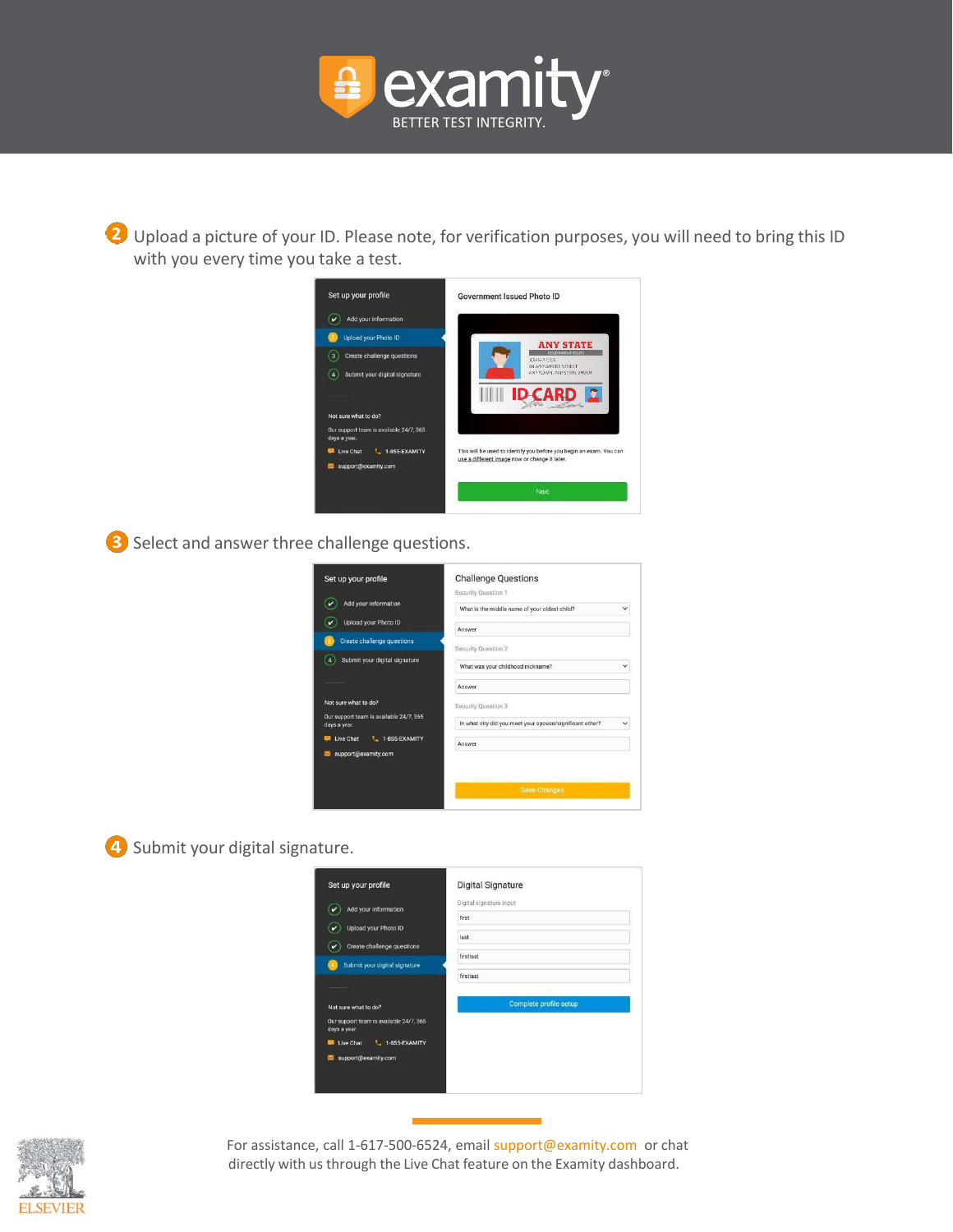

Your profile has now been created. You should see a confirmation screen. Please select "Check if your system meets Examity requirements" before proceeding to the exam dashboard.



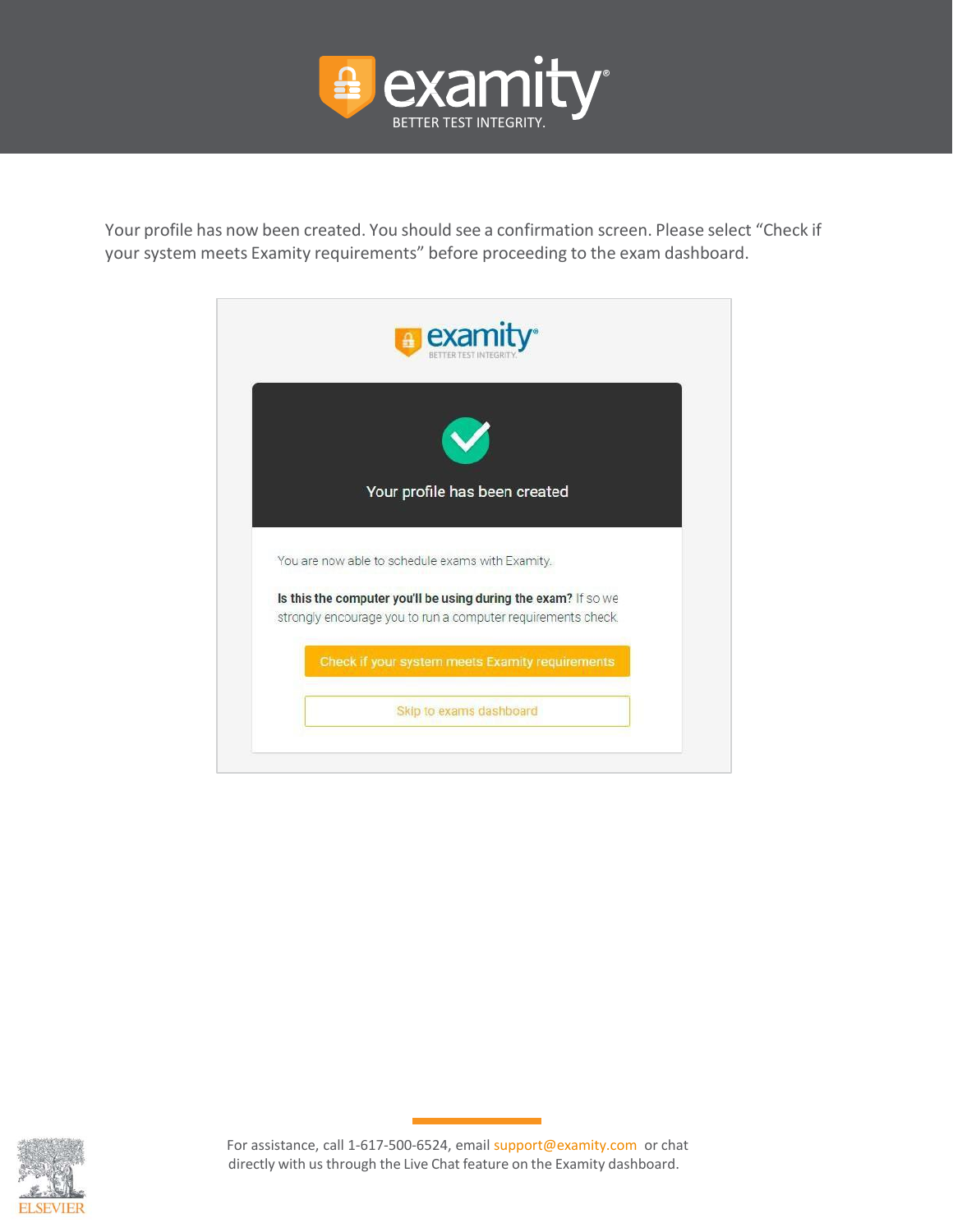

## <span id="page-6-0"></span>Navigating Your Dashboard

Once your profile is created, you will be directed to the Examity dashboard.

| examity <sup>®</sup>                         | Welcome, John Smith                                             | Live Chat <b>25 Email L</b> 1-855-392-6489<br>12:59 PM EST |
|----------------------------------------------|-----------------------------------------------------------------|------------------------------------------------------------|
| A<br><b>Exam history</b><br>Profile<br>Exams | Systems check<br>Logout                                         |                                                            |
| Your Exams                                   |                                                                 |                                                            |
| Economics 120                                | Economics 120                                                   | Economics 120                                              |
| Quiz                                         | Midterm                                                         | Final                                                      |
| Scheduled Jan 16 01:30 AM<br>Reschedule      | (2) Would you like to schedule your exam for later?<br>Schedule | (i) Exam not scheduled                                     |
| Window: Dec 30 12:00 AM - Jan 17 12:00 AM    | Window: Dec 30 12:00 AM - Jan 18 12:00 AM                       | Window: Dec 30 12:00 AM - Feb 08 12:00 AM                  |
| Exam Duration: 1 hour<br>$\sigma$            | Exam Duration: 1 hour<br>Ğ١                                     | Exam Duration: 1 hour<br>n.                                |
| View Exam Rules                              | View Exam Rules                                                 | View Exam Rules                                            |
| Start Exam                                   | <b>Start Exam</b>                                               | <b>Schedule Exam</b>                                       |

The Examity dashboard is where you will schedule, reschedule, cancel, and start exams. In addition, your dashboard offers access to edit your profile information. Please note: exams that do not require scheduling will simply say, "Start Exam" at the bottom of the exam card.



## <span id="page-6-1"></span>Scheduling Your Exam

To schedule an exam, click "Schedule Exam" on the Exam card. Then select the date and time and click "Next."



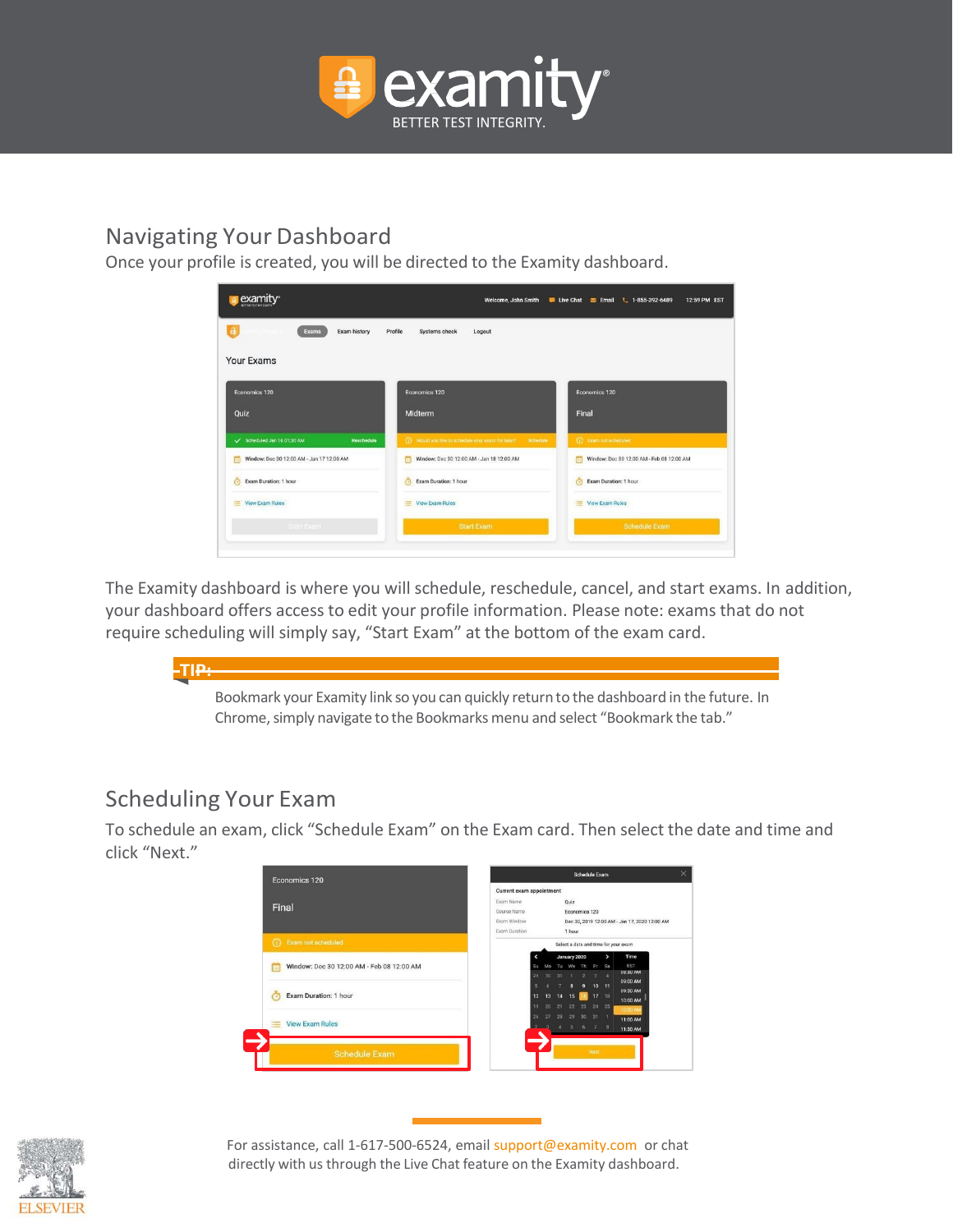

## <span id="page-7-0"></span>Taking Your Exam

On the day of your exam, locate the exam card and select "Connect to Proctor."



You will be sent to a new screen where you will be asked to run through a few steps to confirm you meet our technical requirements, verify your identity, and approve our user agreement.





For assistance, call 1-617-500-6524, emai[l support@examity.com](mailto:support@examity.com) or chat directly with us through the Live Chat feature on the Examity dashboard.

**System Check:** Examity will confirm you meet our technical requirements.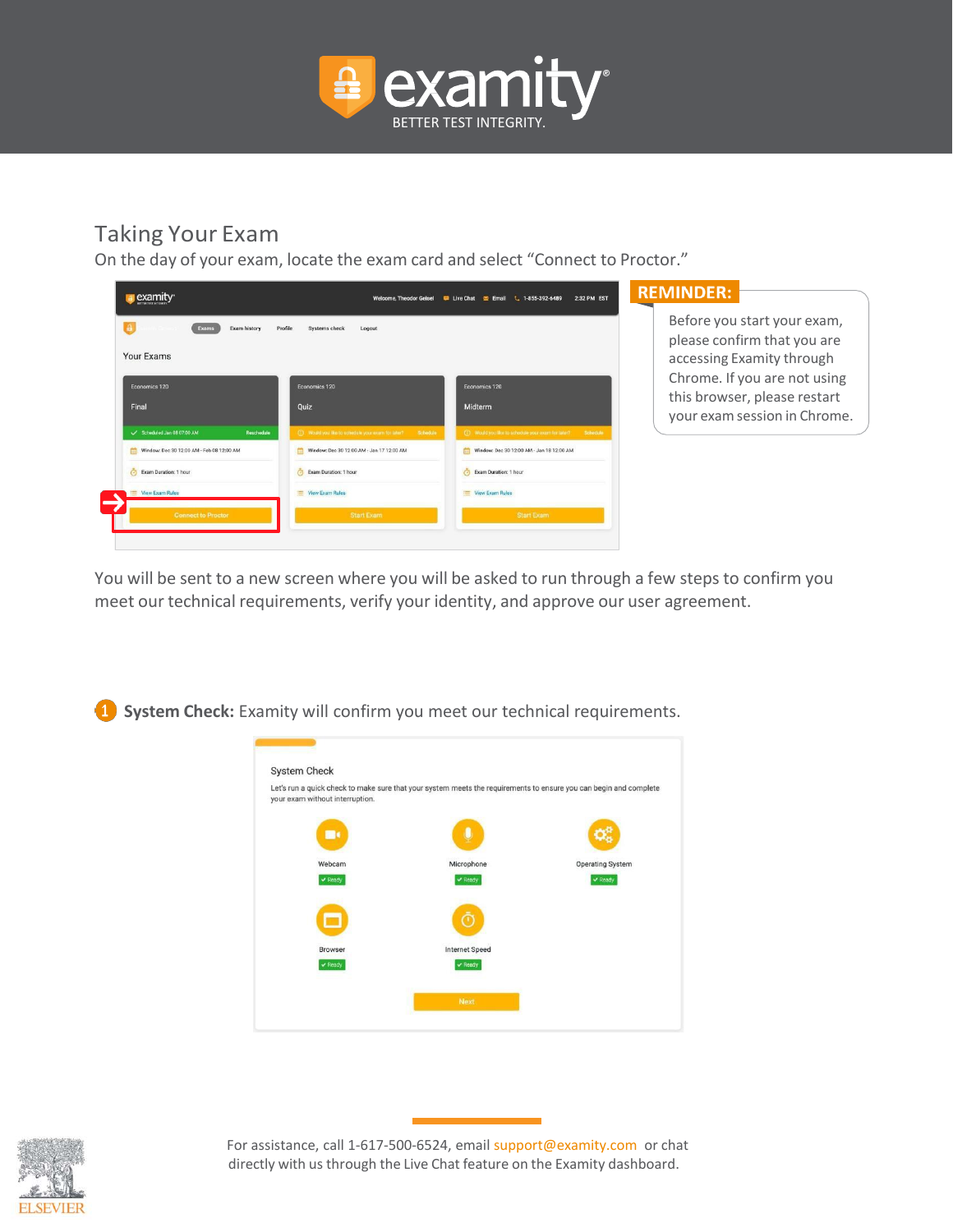

**2** Browser Extension: Please follow the prompts to add the Examity extension to your browser. Then click "Connect to Proctor."

| Welcome<br>Good luck on your exam! We have a few quick steps to follow on the coming screens, so please take the time to<br>complete each one.<br>In order to start your exam, we'll need to run through a few steps to confirm your system meets our technical<br>requirements, verify your identity, and approve our user agreement.<br>The first step is to add the Examity extension to your browser.<br>Click the link below to begin.<br><b>Add Extension</b> | ٠<br>Connecting to your Proctor<br>We are opening a connection to your proctor. This may take a moment.<br><b>Connect to Proctor</b>                                                                                                                                                                                                                                                                    |
|---------------------------------------------------------------------------------------------------------------------------------------------------------------------------------------------------------------------------------------------------------------------------------------------------------------------------------------------------------------------------------------------------------------------------------------------------------------------|---------------------------------------------------------------------------------------------------------------------------------------------------------------------------------------------------------------------------------------------------------------------------------------------------------------------------------------------------------------------------------------------------------|
| TIP:<br>If you see a puzzle piece<br>instead of our extension,<br>click the piece, then "pin"<br>the Examity extension to the<br>toolbar as showing here.                                                                                                                                                                                                                                                                                                           | $O_T$<br>$\Theta$<br>Extensions<br><b>Full access</b><br>These extensions can see and change information<br>on this site.<br>AdBlock - best ad blocker<br><b>Examity Proctor Test</b><br><b>Grammarly for Chrome</b><br>Д<br>No access needed<br>These extensions don't need to see and change<br>information on this site.<br>$\blacksquare$<br>Screen Recorder<br>ņ.<br><b>Manage Extensions</b><br>☆ |

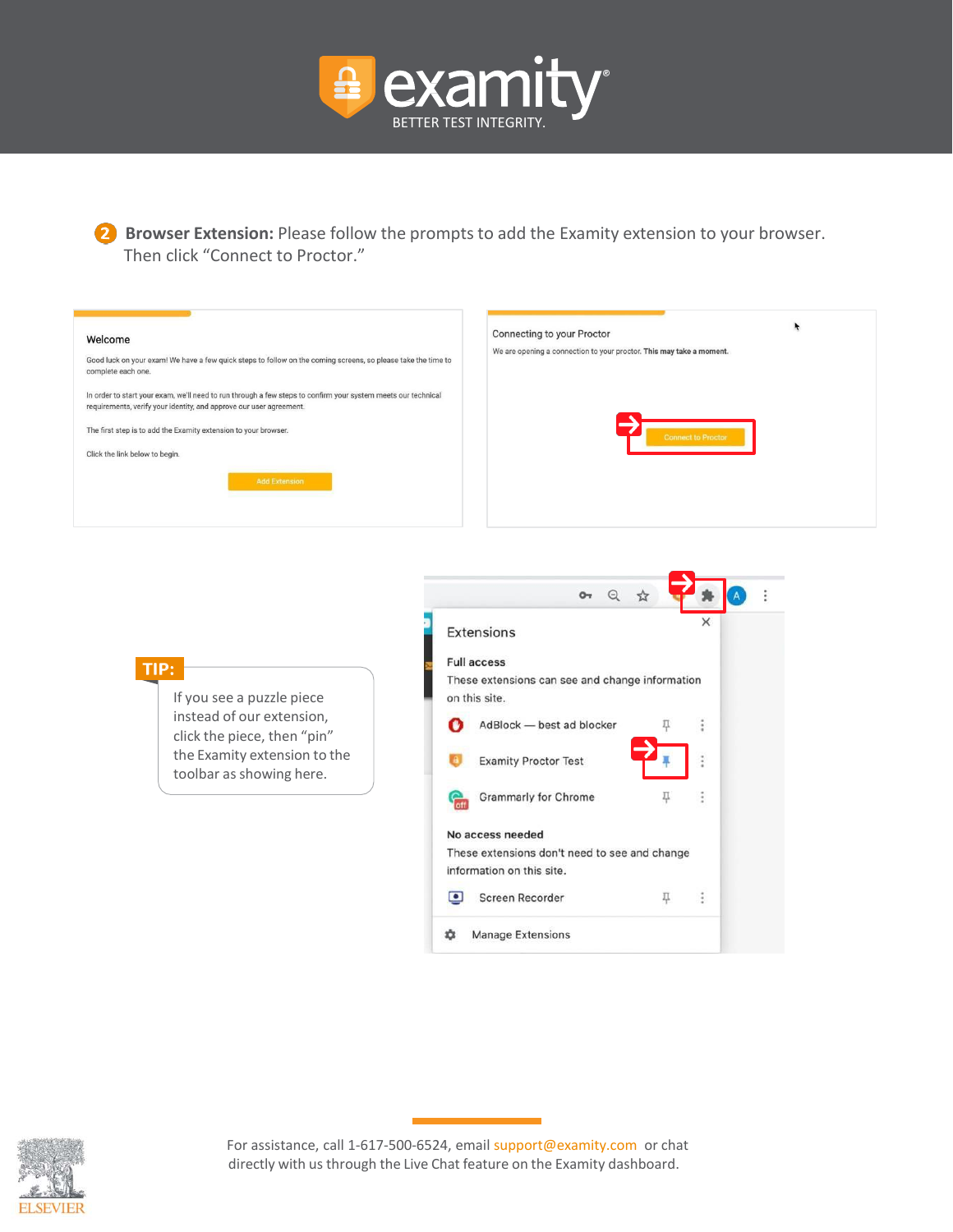

**B** Connect to Proctor: You will now be connected to a proctor who will walk you through the ID verification process.

|                                                                                               | Chat with a Proctor                 |
|-----------------------------------------------------------------------------------------------|-------------------------------------|
| We're connecting you to a proctor                                                             |                                     |
| Please be patient while we establish a connection. Closing this window will end your session. | concerns<br>or technical issues.    |
| <b>Back to Examity</b>                                                                        |                                     |
|                                                                                               | $\bullet$<br>Type your message here |